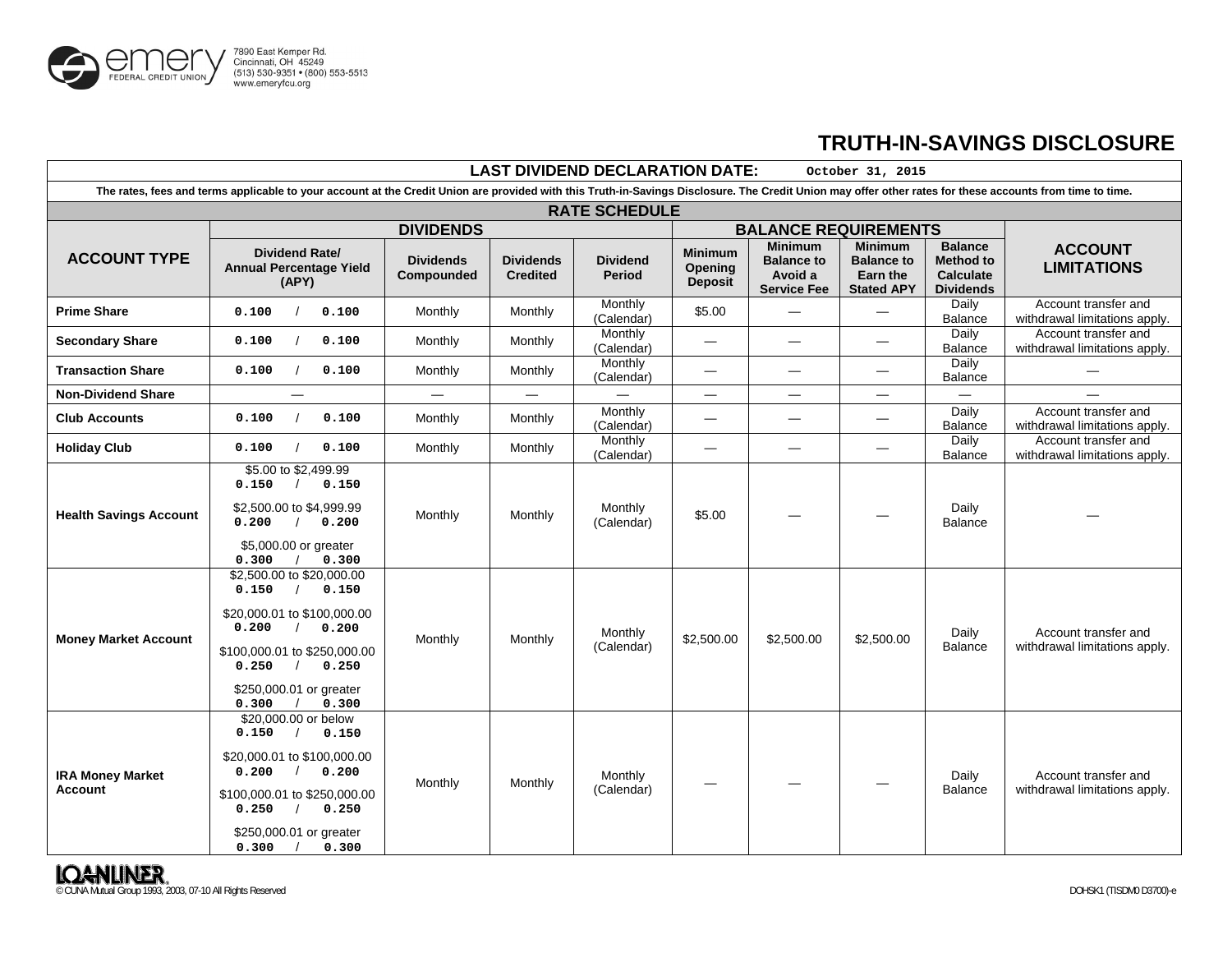| <b>Emery Basic Checking</b>                                          |                                                                                      |         |         |                       | \$10.00  | – |                  | Account limitations apply. |
|----------------------------------------------------------------------|--------------------------------------------------------------------------------------|---------|---------|-----------------------|----------|---|------------------|----------------------------|
| <b>Second Chance</b><br>Checking                                     |                                                                                      |         |         |                       | \$100.00 |   | —                | Account limitations apply. |
| <b>Emery Secure Checking</b>                                         |                                                                                      |         | _       |                       | \$10.00  | _ | —                |                            |
| <b>Emery Rewards</b><br><b>Qualifications Met</b><br>(See Section 2) | \$0.00 to \$2,500.00<br>1.765<br>1.750<br>\$2,500.01 or greater<br>to 0.100<br>0.100 | Monthly | Monthly | Monthly<br>(Calendar) | \$10.00  |   | Daily<br>Balance | Account limitations apply. |
| <b>Qualifications Not Met</b><br>(See Section 2)                     | 0.00                                                                                 |         |         |                       |          |   |                  |                            |

## **ACCOUNT DISCLOSURES**

*Except as specifically described, the following disclosures apply to all of the accounts. All accounts described in this Truth-in-Savings Disclosure are share accounts.* 

**1. RATE INFORMATION —** The annual percentage yield is a percentage rate that reflects the total amount of dividends to be paid on an account based on the dividend rate and frequency of compounding for an annual period. For Prime Share, Secondary Share, Transaction Share, Club Accounts, Holiday Club, Health Savings Account, Money Market Account, IRA Money Market Account, and Emery Rewards accounts, the dividend rate and annual percentage yield may change at any time as determined by the Credit Union's Board of Directors. The dividend rates and annual percentage yields are the rates and yields as of the last dividend declaration date that is set forth in the Rate Schedule. Health Savings Account, Money Market Account, and IRA Money Market Accounts are tiered rate accounts. The balance ranges and corresponding dividend rates and annual percentage yields applicable to each tier are disclosed in the Rate Schedule. For tiered accounts, once a particular range is met, the dividend rate and annual percentage yield for that balance range will apply to the full balance of your account.

**2. EMERY REWARDS —** For Emery Rewards accounts, you may qualify for month rewards if you meet the applicable minimum qualifications requirements for each calendar month. To meet the minimum qualification requirements, you must: 1) have enrolled and receive estatements; 2) log into mobile/home banking once per month; 3) have one (1) direct deposit of at least \$500.00; and 4) have debit card activity of at least \$350.00. The Monthly Service fee will not be charged if you have debit card activity of at least \$700.00. If you do not have at least \$700.00 of debit card activity, the Monthly Service fee will charged as disclosed in the fee schedule. The Emery Rewards account is a tiered account. If you meet the minimum qualifications requirements during the monthly qualification cycle, you will earn the first dividend rate and annual percentage yield listed in the Rate Schedule for this account on balances of \$2,500.00 or less and will earn the second dividend rate and range annual percentage yields on balances over \$2,500.00. Each dividend rate will apply only to that portion of the account balance within each balance range. If you do not meet all of the minimum qualification requirements during the monthly qualification cycle, the third dividend rate and annual percentage yield as listed in the Rate Schedule will apply to the entire balance on your Emery Rewards account.

**3. NATURE OF DIVIDENDS —** Dividends are paid from current income and available earnings after required transfers to reserves at the end of the dividend period.

**4. DIVIDEND COMPOUNDING AND CREDITING —** The compounding and crediting frequency of dividends and the dividend period applicable to each account are stated in the Rate Schedule. The dividend period is the period of time at the end of which an account earns dividend credit. The dividend period begins on the first calendar day of the period and ends on the last calendar day of the period.

**5. ACCRUAL OF DIVIDENDS —** For all earning accounts, dividends will begin to accrue on noncash deposits (e.g. checks) on the business day you make the deposit to your account. For Prime Share, Secondary Share, Transaction Share, Club Accounts, Holiday Club, Health Savings Account, Money Market Account, IRA Money Market Account, and Emery Rewards accounts, if you close your account before accrued dividends are credited, you will not receive the accrued dividends. However, for Club Accounts and Holiday Club accounts, any accrued dividends will be paid if you close the account within seven (7) days of the date you open it.

**6. BALANCE INFORMATION —** To open any account, you must deposit or already have on deposit the minimum required share(s) in a Prime Share account. Some accounts may have additional minimum opening deposit requirements. The minimum balance requirements applicable to each account are set forth in the Rate Schedule. For Money Market Accounts, there is a minimum daily balance required to avoid a service fee for the dividend period. If the minimum daily balance requirement is not met during each day of the dividend period, you will be charged a service fee as stated in the Fee Schedule. For Money Market Accounts, there is a minimum daily balance required to earn the annual percentage yield disclosed for the dividend period. If the minimum daily balance requirement is not met each day of the dividend period, you will not earn the stated annual percentage yield. For accounts using the daily balance method as stated in the Rate Schedule dividends are calculated by applying a daily periodic rate to the principal in the account each day.

**7. ACCOUNT LIMITATIONS —** For Prime Share, Secondary Share, Club Accounts, Holiday Club, Money Market Account, and IRA Money Market Account accounts, you may make no more than six (6) transfers and withdrawals from your account to another account of yours or to a third party in any month by means of a preauthorized, automatic, or Internet transfer, by telephonic order or instruction, or by check, draft, debit card or similar order. If you exceed these limitations, your account may be subject to a fee or be closed. For Club Accounts and Holiday Club accounts, the entire balance will be paid to you by check or transferred to another account of yours on or after November 1 and the account